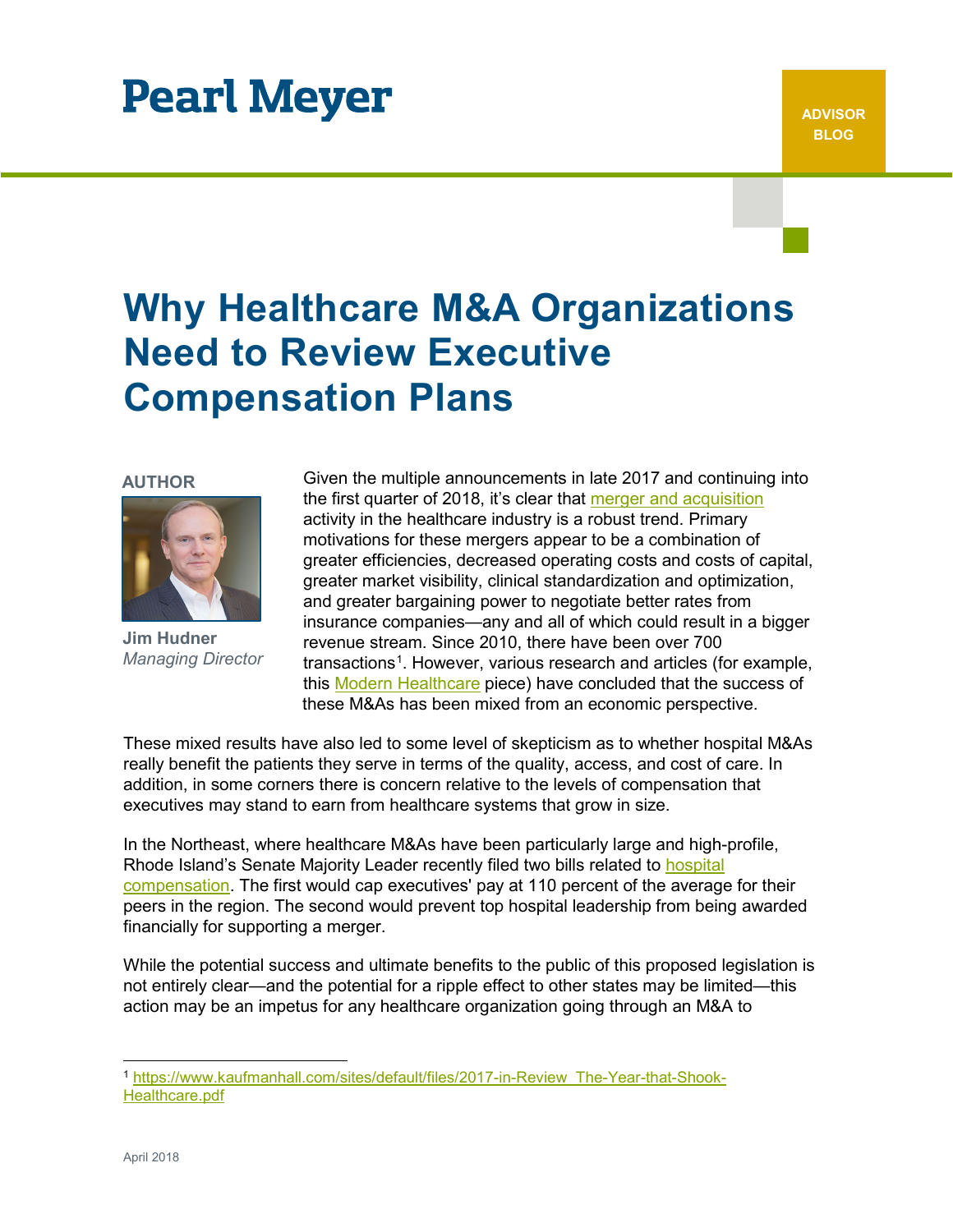carefully assess its approach to executive compensation to ensure that there is a clear and defensible rationale for the levels of compensation provided to its executives.

Recognizing that during a merger or acquisition, there is natural organizational tension and uncertainty that may necessitate using compensation to ensure executive retention, boards should ensure that such actions are aligned with the business strategy and grounded in market practice. In fact, executive salaries and incentive opportunities in whole, not just during strategic transactions, should be aligned with a thoughtfully developed [compensation](https://www.pearlmeyer.com/why-pearl-meyer/our-philosophy) [philosophy](https://www.pearlmeyer.com/why-pearl-meyer/our-philosophy) and supported by market practice.

While this may seem painfully obvious, it's important for healthcare boards to bear in mind that the scope and pace of the merger environment can lead to quick fixes that are not always carefully considered, which in turn may result in the type of compensation the Rhode Island Senator is seeking to eliminate with a fairly blunt instrument.

### About the Author

Jim Hudner is a managing director in the Boston office of Pearl Meyer. He consults in the areas of total compensation strategy, executive compensation, compensation planning, base salary management, incentive plan design. and performance management. Mr. Hudner brings 30 years of consulting experience to his position and has consulted to organizations in a wide range of industries including technology, higher education, research organizations, financial services, and manufacturing.

### About Pearl Meyer

Pearl Meyer is the leading advisor to boards and senior management on the alignment of executive compensation with business and leadership strategy, making pay programs a powerful catalyst for value creation and competitive advantage. Pearl Meyer's global clients stand at the forefront of their industries and range from emerging high-growth, not-for-profit, and private companies to the Fortune 500 and FTSE 350. The firm has offices in New York, Atlanta, Boston, Charlotte, Chicago, Houston, London, and Los Angeles.